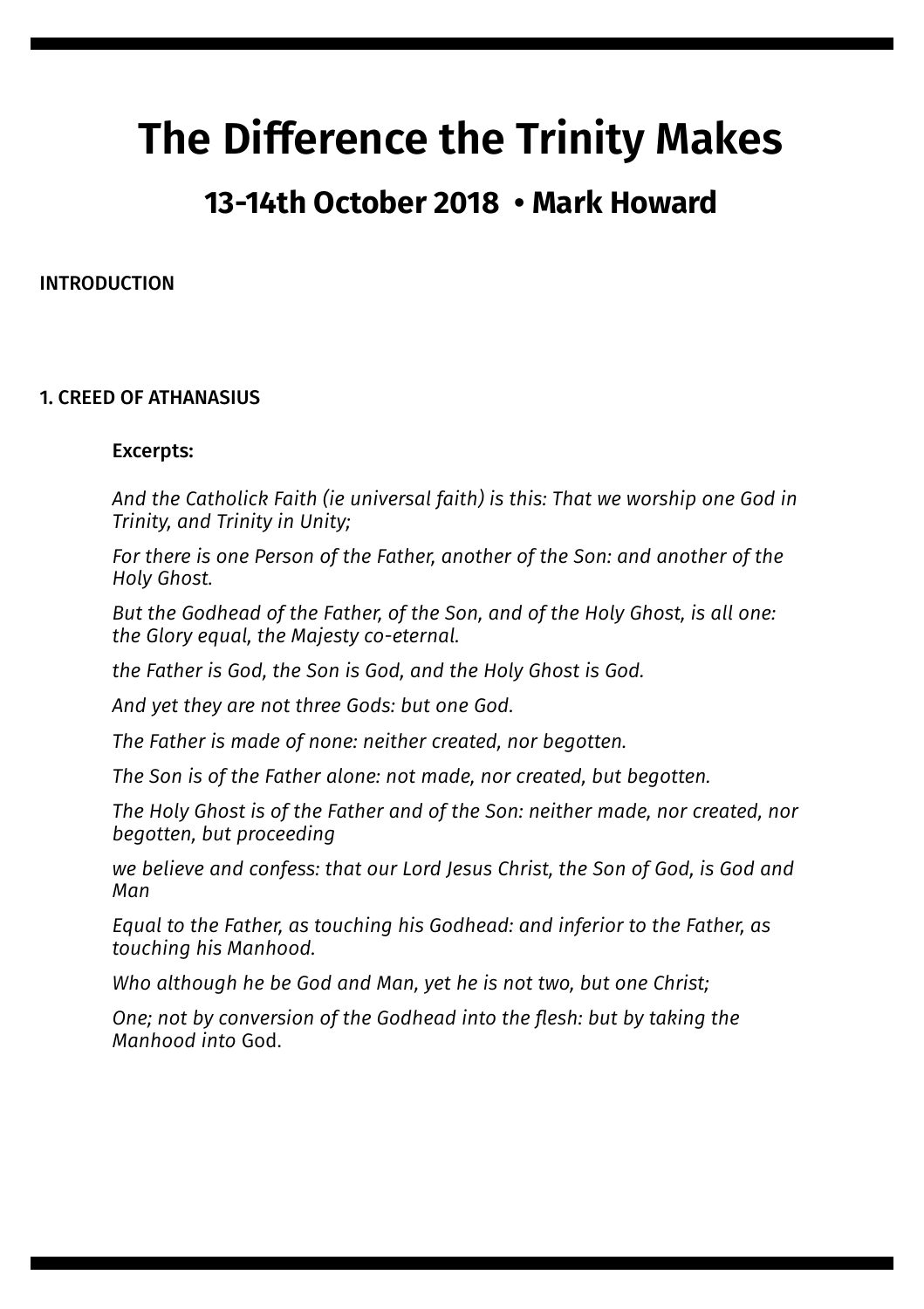In summary we can say: The Father, Son and Spirit are not three Gods, but one God. This one God eternally exists as three distinct persons. The Father is made of none, neither created, nor begotten. The Son is of the Father alone, not made, nor created, but begotten. The Holy Spirit is of the Father and of the Son, neither made, nor begotten but proceeding.

2. BODGIE ANALOGIES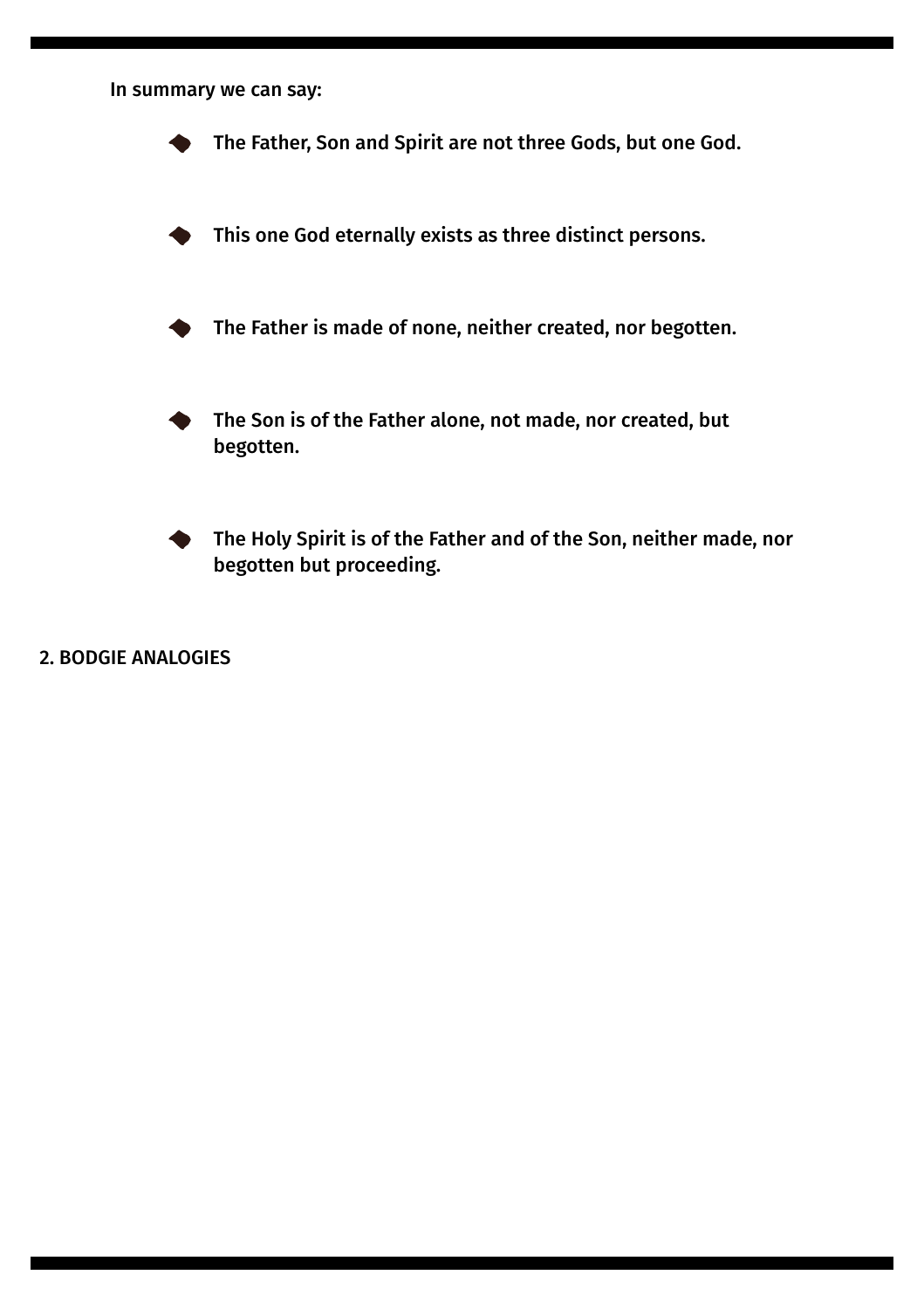### 3. JOHN'S GOSPEL

A. Six summary points from John's Gospel:

The work of God in salvation reveals the trinity

We see that God is trinity from how he saves us from our sins, and we also see there are three distinct persons of the Godhead, each of whom is essential for our salvation



There is salvation only because God is trinity. If God is not triune, then there is no salvation



God in trinity has acted and is acting to bring people eternal salvation from judgement

God the Son needed to become flesh and to die on a cross for our salvation

To have eternal life, we need to believe that Jesus is the Christ, the Son of God (John 3:16 & John 20:31)

God, the Father, Son and Holy Spirit, has incorporated us into the loving work of loving each and bearing fruit – of bringing others to salvation.